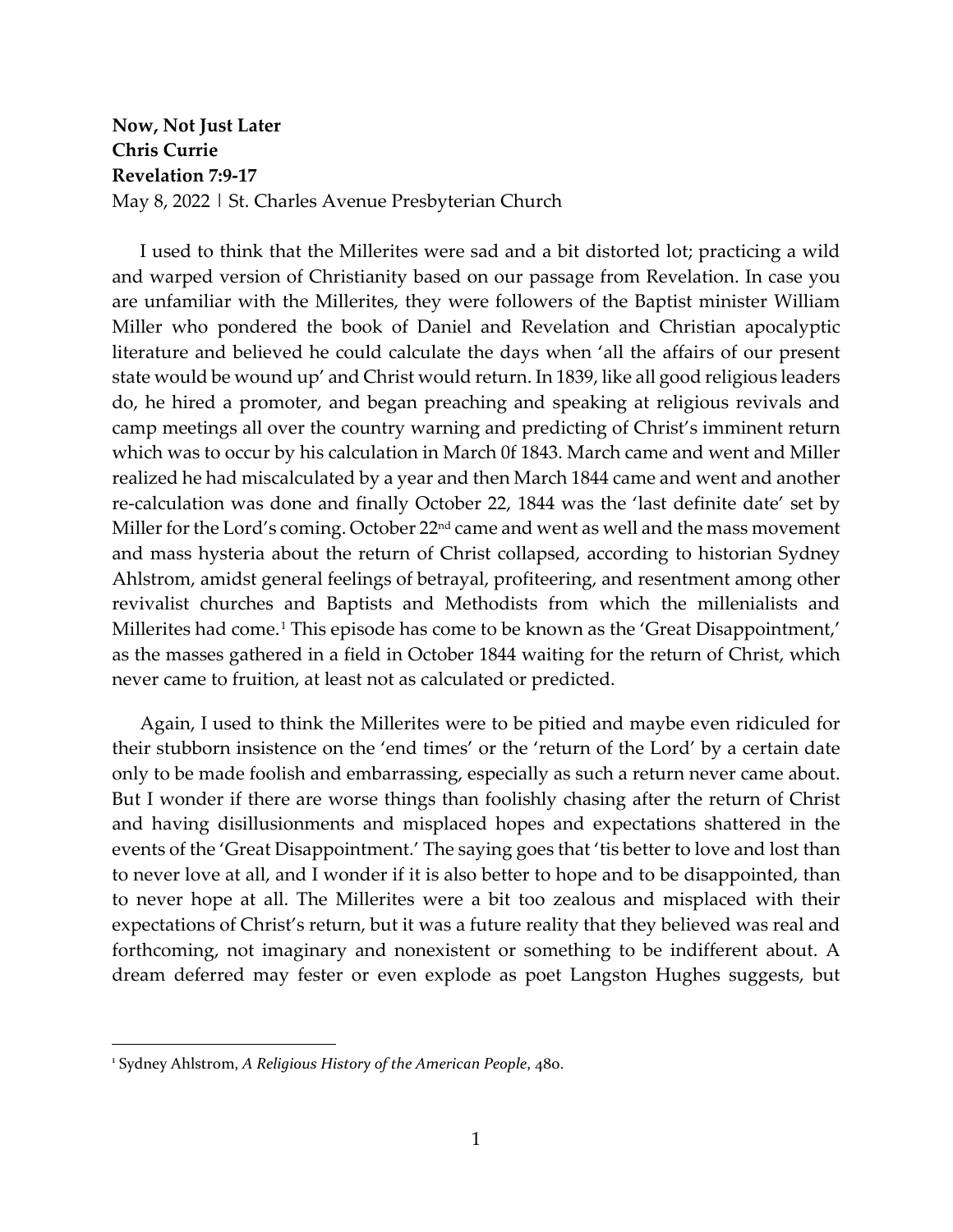maybe even worse is a dream that cannot captivate us at all or a life without dreams at all or hope or sacrifice for the future.

The book of Revelation, from which our passage today, comes, is a piece of apocalyptic literature. We Presbyterians, as you can imagine, have not been gifted in handling apocalyptic literature very well. You might say in general we have an allergice reaction to it. In fact, our forebear, John Calvin, no less, refused to write a commentary at all on Revelation. It was just too many tempestuous images and wild beasts; too many colorful visions and uncontrollable predictions. So he just took a pass, trusting in a more austere deity who would bring things to their proper fulfillment decently and in good order. What Revelation shows us, is that the inbreaking of God and God's beloved community, the passing away of the old order and the inbreaking of the new order, come about a bit more turbulently than our decent and orderly Presbyterian hearts can bear. And Revelation is John's vision of the fulfillment of the reign of Christ, the vision of Christ's beloved community taking full form with us, the establishment of Christ's kingdom as it overcomes, dissolves, and displaces the divisions of the old order of Roman rule and subjugation, the old order of cultural divide between Greek and Jew, the gender divide between male and female, the caste divide between slave and free, and we can add or own modern versions of the old order that Revelation's new order breaks down, the divide between immigrant vs. citizen, Republican vs. Democrat, black lives matter vs. all lives matter, vaxers vs. anit-vaxers, and yet the hope of Revelation is not that we are going to be part of an unending conflict between all these forces and voices and angry fragmentations of ourselves, but that Christ's triumph has created a new age of fulfillment that will bring about reconciliation, healing, and shalom in this old order, and yet will ultimately breaks the old order down and does away with it, bringing in its place reconciliation, unity, and justice. There is a Taize' chant that sings, 'the kingdom of God is justice and peace, and joy in the Holy Spirit,' and that is the vision of Revelation even in the turbulence and cosmic battles that confronted the early church and that continue to rage in our world and in our lives and threaten to unravel us and render us into deeper and further fragmentations of ourselves. It is this vision of the beloved community where enemies are reconciled, where the marginalized are welcomed, where tears are wiped away and room is found for all, and each member knows their God given purpose in their lives and are set free to flourish and to forget themselves long enough to join together in making a joyful noise before God. That is the vision that Revelation gives us glimpses of and teaches us to hope for.

The native of Mississippi, civil rights leader, and religious iconoclast Will Campbell reminds us that Paul's letter to the Corinthians says, 'we implore you, *katallegate,* be reconciled to God…. he did not say try and become reconciled but rather 'be reconciled'— 'be what you already are,' we have already been reconciled through Christ…'it is over, it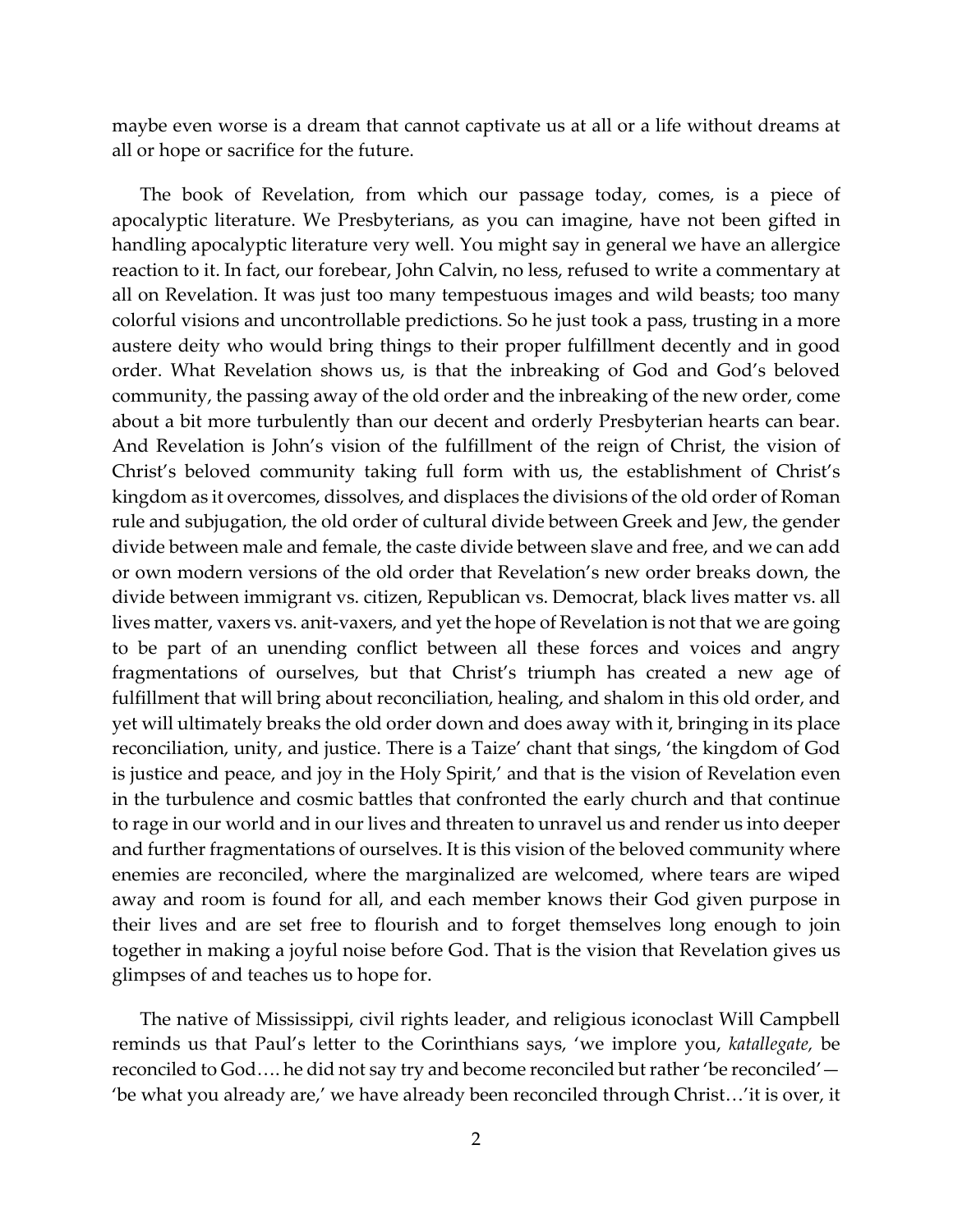is already done.' Campbell continues: the church is made of up those who accept this enlistment, this reality, 'therefore, if I am reconciled there is no such thing as black, redneck,' fill-in your racial or tribal epithet, for in the New Testament vision of heaven here and now, 'all those world standards, all human categories we place one another in' have been done away with and 'we just live by what has already been done for us.'[2](#page-2-0) The kingdom of heaven and the beloved community are those moments, those divine interventions, and those serendipitous occasions when the stark divisions and divides of our world and the old order are dispelled by the new order of Christ's beloved community and we get a glimpse of what heaven will be like and what direction the future is headed and how Christ's fulfillment of all things will shape our lives, not just in the sweet by and by, but here and now, in this life, in our lives, in this world.

The vision of the beloved community that Revelation shows us is a vast multitude of people from every people, nation, and tribe as far as the east is from the west, and in spite of a lack of wordly power, the lack of a resume they can point to in order to justify their existence, in spite of whether or not they feel like they have anything to show for themselves and their lives, they make a joyful noise before God and sing praises before the Lord. Christianity has evolved from a rural religion of the ancient near East to a fringe religion of Roman cities to medieval chants and cloisters to the choral evensong of Westminster Abbey to the camp meetings of the American frontier to the ring shout and back house gatherings of enslaved African Americans to the digitalized livestream of the  $21<sup>st</sup>$  century post-pandemic worship service, but through it all, through whatever else is happening in the world, whatever the most frightening representations of evil may be threatening, Eugene Peterson reminds us all that has 'always [been] set alongside the extravagant praise Christians sing.' Peterson continues: 'Nowhere in the Bible is there any attempt to answer the question, 'Why does a good God permit evil?' Evil is a fact and the Bible spends a good deal of space insisting that certain things are evil, but the Bible does not provide an explanation of evil—rather, it defines a context: all evil takes place in an historical arena bounded by Christ and prayer. Evil is not explained but surrounded.'[3](#page-2-1) Evil is not explained but surrounded by the inbreaking of the new order. Surrounded by a beloved community that lives in the world with unsinkable hope.

One of my many ministry fails was a sermon many years ago when I took it upon myself to deconstruct the hymn and bluegrass anthem 'I'll fly away.' I thought it was ironic that such a lovely and melodious tune had such sad lyrics that only longed to fly away from this life and this world and on to another celestial shore. After I made all my

<span id="page-2-0"></span><sup>2</sup> Will Campbell, *Conversations with Will Campbell*, ed. Tom Royals, 14.

<span id="page-2-1"></span><sup>3</sup> Eugene Peterson, *Reversed Thunder: The Revelation of John & the Praying Imagination*, 85.